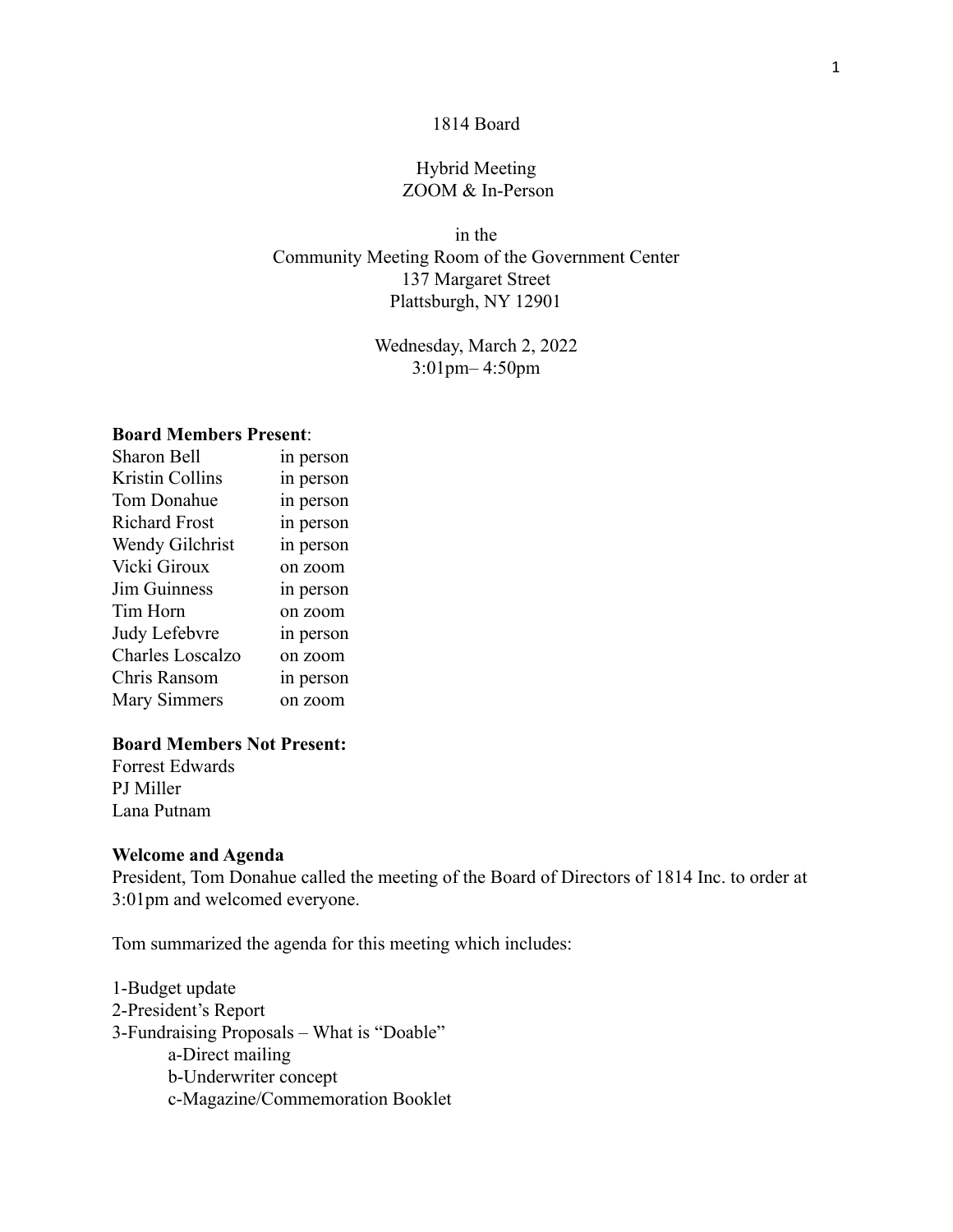4-Old Business 5-New Business 6-Adjournment

President's Report/Update Tom provided the following updates. 1-Bruce Carlin updated website Updated committee lists, Board members and dates Added list for local museum websites 2-Contacted Thunderhawk Living History and Nature School Reenact Native American Life of 1700s-1800s They want to participate Will meet with them soon 3-Contacted Texas Roadhouse about fundraiser We can have a Monday and we will receive  $10\%$ Flyer needs to be out 4-6 weeks ahead 4-Grant Application Started process for Adirondack Foundation, Charles R. Wood Foundation, TD Bank, Walmart. Linda Ward is working on Pomeroy Foundation and Stewarts 4-Underwriting Proposal Initial meeting with Rich Frost, Forrest Edwards, Chris Ransom and Tom Donahue 5-Jobs To Do Send out for feedback 6-City Met with Courtney at City Insurance updates needed for storage at DPW RFP on fireworks jointly with City and Sunrise Rotary 7-Resolutions to amend bylaws to clarity email voting – tabled for this meeting 8-Local Museums Contacted local museums to get approval for shared listing of website info Clinton County Historical Association War of 1812 Museum Kent-Delord House Museum City of Plattsburgh Thunderhawk Living History and Nature School Rouses Point History and Welcome Center Lake Champlain Maritime Museum Ethan Allen Homestead Samuel de Champlain History Center Alice T. Miner Museum Ethan Ellen Homestead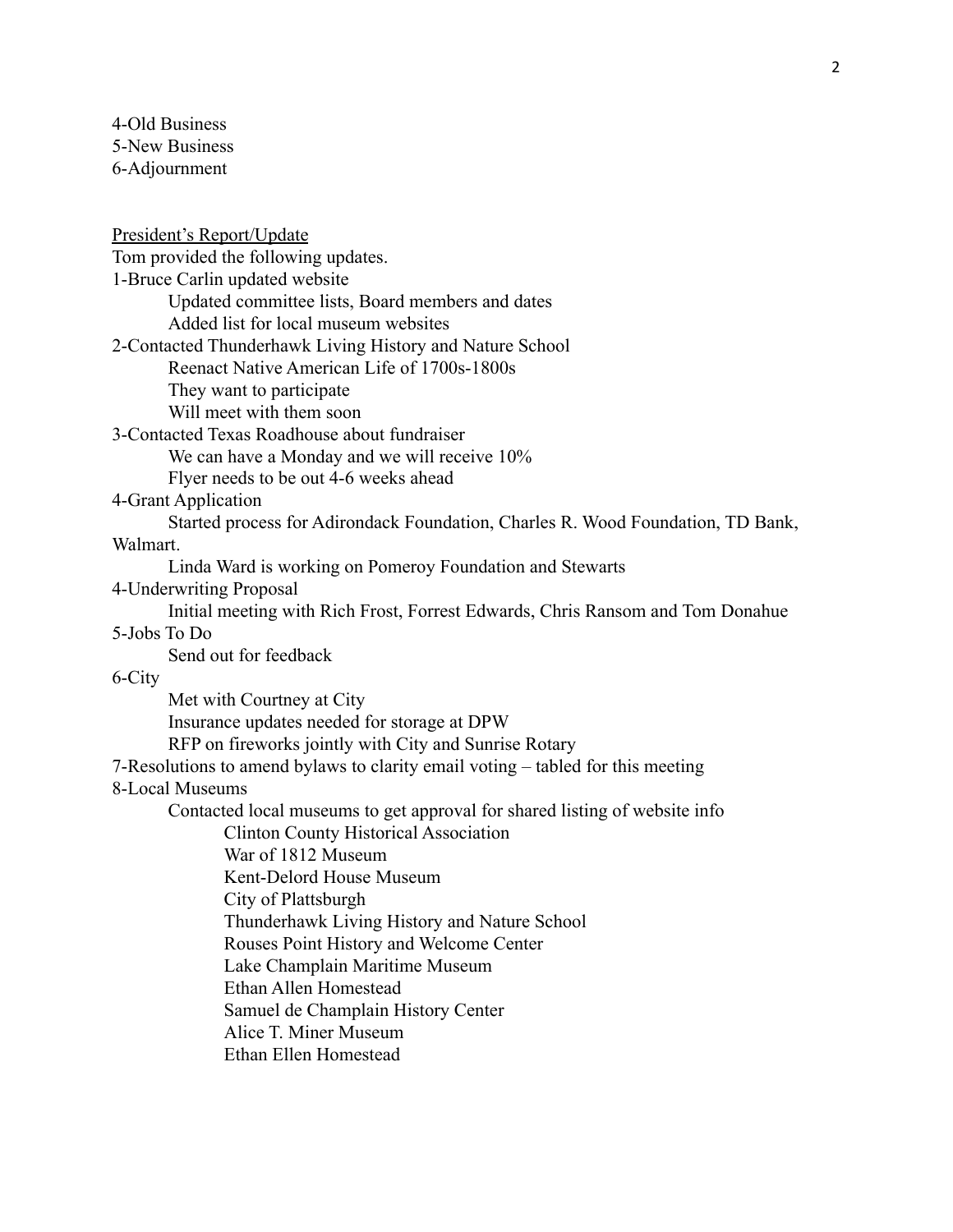At this meeting Tom would like to decide on a date for our Texas Roadhouse fundraiser and how we will proceed with fundraising at this meeting.

## Texas Roadhouse

After discussion it was decided to hold a Texas Roadhouse fundraiser on **Monday, May 16**, 2022. Tom will contact supervisor at Texas Roadhouse to set things up.

### City Proposal for Fireworks RFP

The City proposes to send a RFP for Fireworks Companies for 4<sup>th</sup> of July, Mayor's Cup and BOP as one quote to get better rates for all stakeholders. Tom with check with Erik Eaglefeather.

## Fundraising

There was discussion on these fundraising options:

Option 1. same type mailing and delivery as was done last year

Option 2. Implement new Underwriter program- three categories \$2,500, \$5,000, \$10,000 Option 3. Combination of #1 and #2

## Comments:

Option 1. Already developing info for packets, - have mailing info from last year, -too much time and effort to do, too expensive, should deliver by hand, who is going to do it, -we should hire it done

Option 2. **-**Much easier if only had to solicit a few to get money needed, - not prepared to implement this year, -need to develop a "pitch" tell them what they get, -stress community involvement, -can we get commitment from Pomeroy and Stewarts that they are on board this year, -not enough people to do the job, it will take some time to set this up and we need to start now, -need to develop a list of what companies to solicit, -possible we could ask Kit to go along, -great idea to pitch for next year Option 3. -might be confusing to potential donors, -we could try Underwriter's concept with some of the top givers, if they don't go for it revert to sponsorship as we did last year, -meet in person ask for sponsorship, bring up underwriter concept for next year,

### Outcome:

Proceed with mailing and delivery as we did last year,

OPTION-select ten top companies (new and old) and present in person pitch for Underwriter (Tom, Rich, Vicki, Chris, Judy, Mary) if no interest revert to sponsorship package. Judy will do address labels. When ready reach out to committee for volunteers. Vicki will contact Shirley K. to see if she interested in helping with fundraising.

OPTION -hire outside firm or individual to do mailing

#### Battle of Plattsburgh Commemoration **Magazine**/Brochure/Program

Mary Simmers in willing to take on this project. She is reaching out to people she knows to form committee to work with her. Need to get quotes from several printers (Pennysaver, Studley's, Sun, Northeast Printing?) for 700 copies and 1,000 copies (to

match number of buttons). Get quotes for up to 66 pages in 12-page increments and for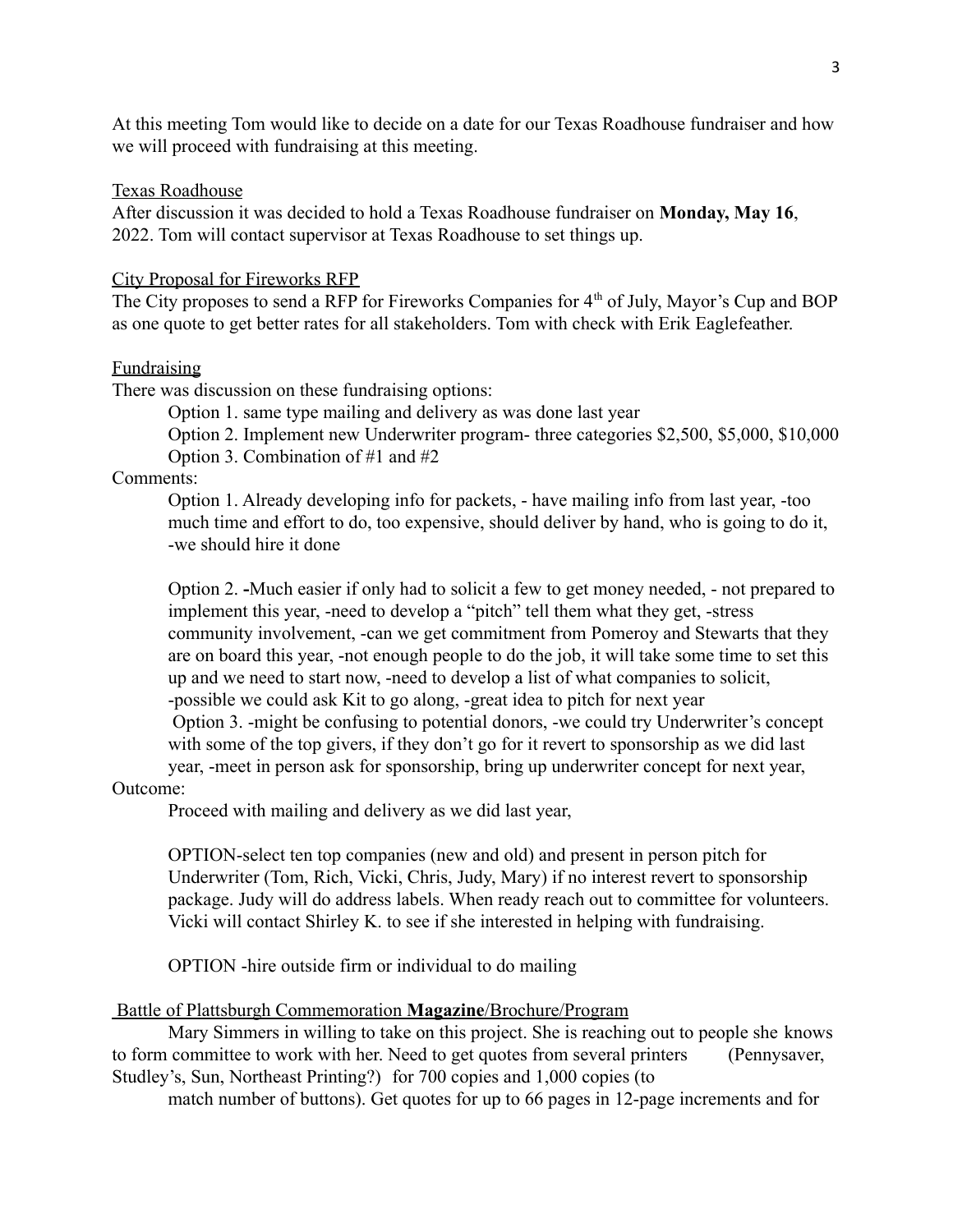glossy and non-glossy cover and pages. Find out what lead time is required

Commemoration Graphics/Poster

We have asked Jodi Brunner, the graphic designer for concepts for this year's poster. The graphics will be used in mailings and as the graphic in all presentations and advertising. Jodi created the graphics for BOP in 2021. Also working on a direct mailing piece which will use the poster graphic as part of a 4-page insert to be sent to potential sponsors and donors, like what we did last year.

Underwriters/Sponsorship/Donor Categories

The categories for sponsorship and donors will be:

| Friends     | \$18.14 | $-$ \$199.        |
|-------------|---------|-------------------|
| Preble      | \$200.  | $-$ \$499.        |
| Ticonderoga | \$500.  | $-$ \$999.        |
| Eagle       |         | $$1,000. -$2499.$ |

Underwriter categories The categories for underwriters will be:

Saratoga Division \$2,500. - \$4,999.

Commodore Thomas Macdonough Division \$5,000. - \$9,999.

Flagship Division \$10,000. and over

The Underwriters categories will include a personal meeting and presentation and benefits including but not limited to: Website inclusion Social media listing Logo listing Program- full page included in Commemoration Magazine for Flagship Division Poster listing Large banner Announcements at all events Advertising: press, radio, TV, etc. Other exclusive benefits including perhaps free buttons and programs.

**Ideas** for Underwriters

# **Flagship Division (\$10,000.)**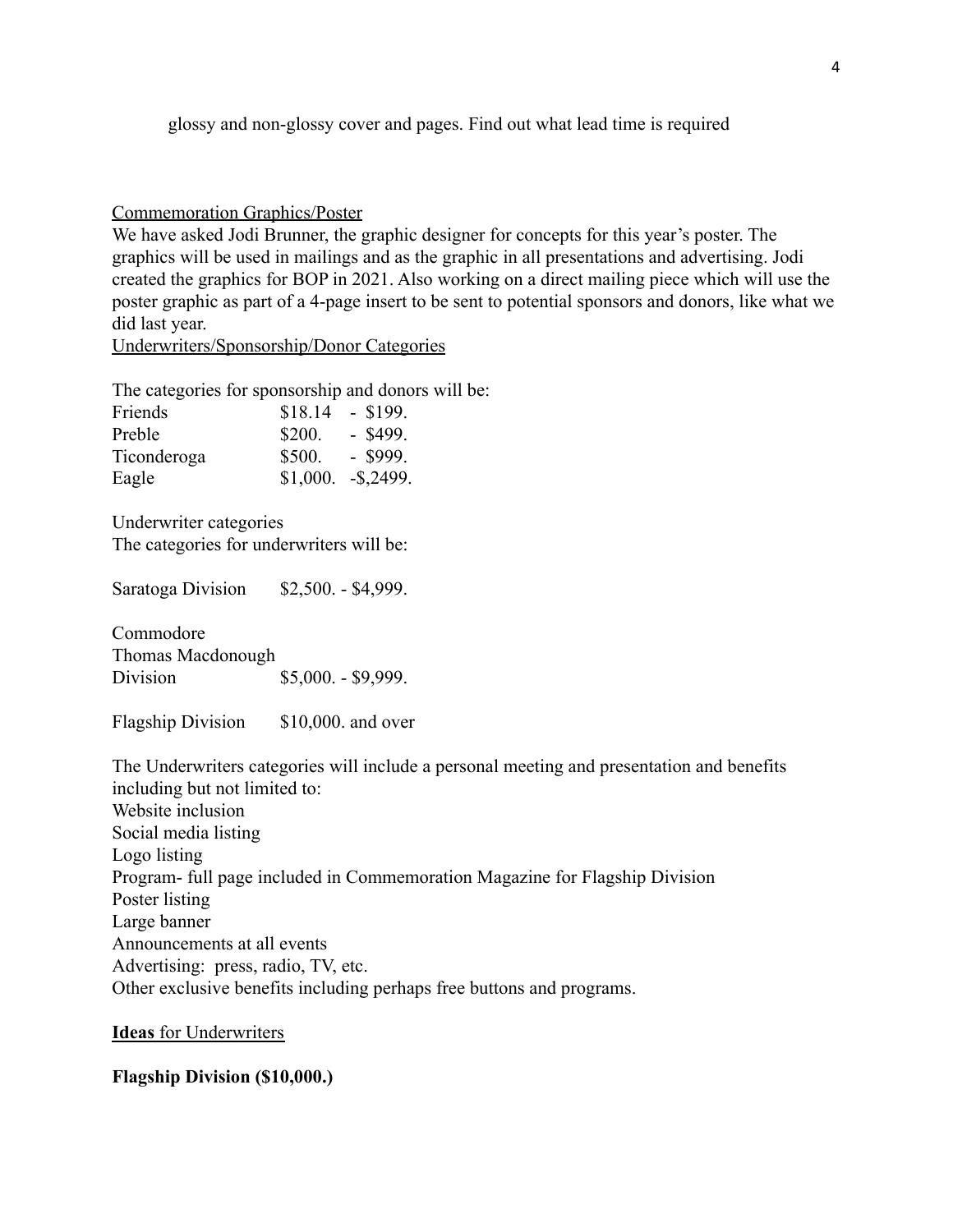Pomeroy Walmart Eaglefeather Casella Brennan GMC SeaComm Della Schluter Systems

# **Macdonough Division (\$5,000. - \$9,999.)**

Clinton County Hannaford Price Chopper Target Jeffords Steel **McDonalds Stewarts** Nova Bus Plattco Car Dealers Banks Key Bank Norsk Alstrom Northern Insuring Clute Wealth Management CVPH Foundation

# **Saratoga (\$2,500. - \$4,999.**

Chapel Hill Banks Meadowbrook Beaumont Gastroenterology True North Dental Donlan Wealth Farrells Georgia Pacific Chamber of Commerce Rotary Service Groups Hoffman Eells Niles and Bracey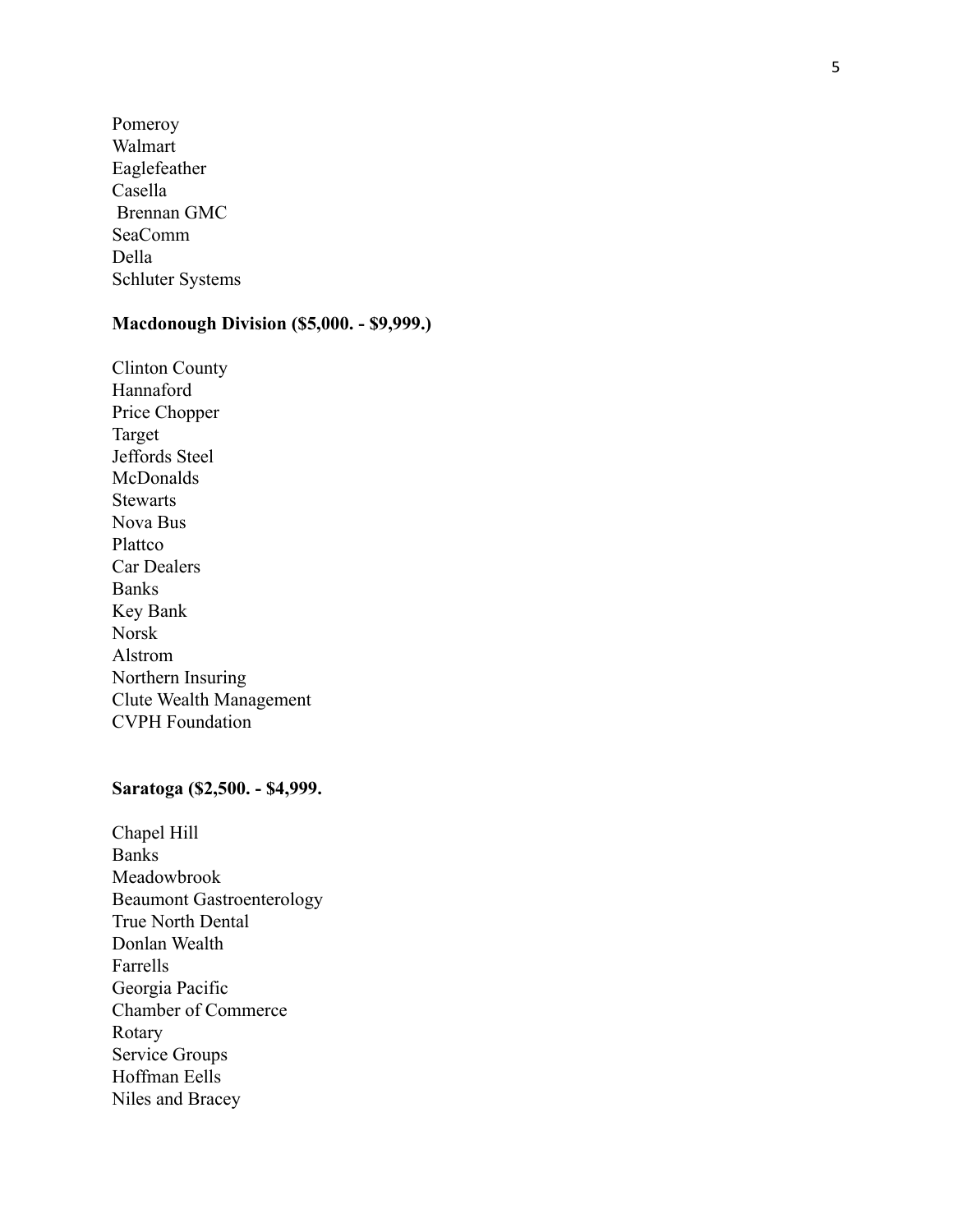Dynamic Warehousing and Distribution (Matt Spiegel) Stafford Owens Mary Anne Bukolt-Ryder

# **Old Post Cemetery:**

Prior to this meeting there was a discussion of holding an event centered around the Old Post Cemetery. **Wednesday, June 1, 2022** was suggested by Judy Lefebvre as a possible date. Judy will check with the museums' staff and get back to Tom Donahue.

## **Board Members:**

Judy Lefebvre will be in Texas when we have our April meeting. Mary Simmers will be in Plattsburgh the second half of March.

## **Meetings:**

Meeting will on the first Wednesday of each month, around 3pm. The BOP Committee will need to meet soon and there is a need for committees to meet.

## **Adjournment:**

Sharon Bell moved to adjourn the meeting. Judy Lefebvre seconded. All present approved.

Meeting adjourned **4:50pm**

Respectfully submitted:

Chris Ransom, Secretary

Revised: March 27, 2022

# Abbreviations: